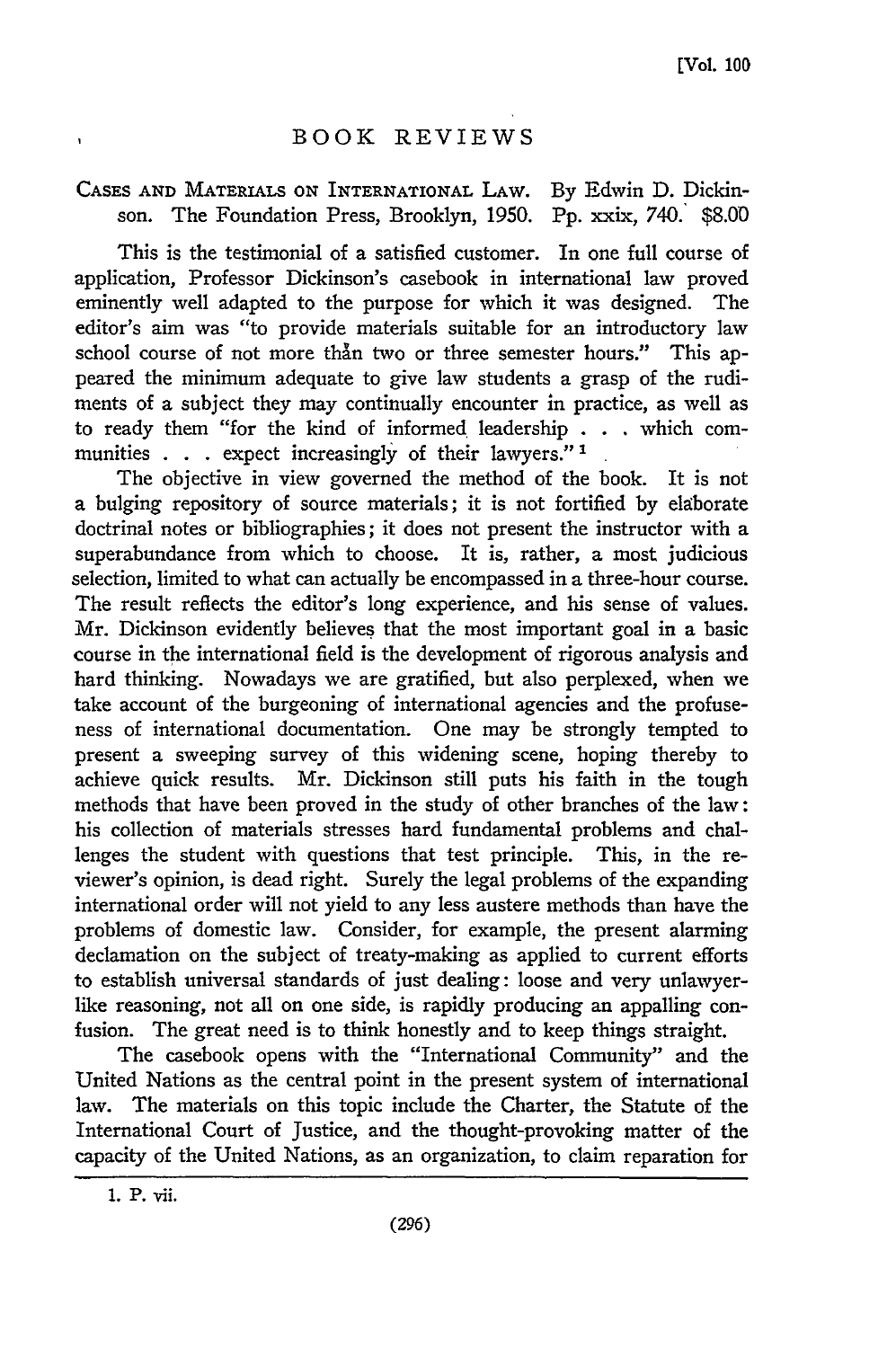injuries suffered in the service of the United Nations-the subject of an advisory opinion in 1949. This suffices to establish the United Nations as the most significant feature in the existing international order-without becoming involved in mere description of its various organs and specialized agencies. Thereafter, throughout the book contemporary developments in the international system are brought to view, but always in a context that keeps touch with enduring fundamentals. Significant state papers, such as unilateral acts, official statements of policies, and national regulations; national legislation on matters of international concern; excerpts from important treaties and conventions; the principal articles from various draft conventions, chiefly from the Harvard Research in International Law; leading passages from standard and recent books' materials such as these, along with decisions of national and international courts, carefully selected and arranged, make up a coherent and effective course of study.

A striking novelty in the organization of the casebook lies in the capital distinction, carried out under each topic, between the law of the international forum and the law of the domestic forum. This is sound and a most significant distinction, and its application throughout the book contributes notably to clarity of reasoning. It is for the public law of each country to say how far the judiciary has authority to declare the law of nations notwithstanding the position taken by another of the branches of government. With us, the judiciary will enforce a later Act of Congress though it be in conflict with an existing treaty.2 The international forum, of course, would give effect to the treaty and hold the enforcement of the statute to be a breach of an international obligation. With us, again, there are occasions-this is a matter not.free from uncertainty-when the Supreme Court will look to the department of government charged with the conduct of our foreign relations for an authentic indication of the extent of the immunity to be accorded to a foreign sovereign.<sup>3</sup> The international court would, of course, have to reach its own conclusions. Clearly it is important, in pondering a decision bearing on a point of international law, to consider whether the court was free to take its stand on the international plane or, father, spoke within confines fixed by municipal law. In our federal system we observe federal courts and state courts pronouncing upon federal rights and rights under state law: we are familiar with the refinements that are involved in a strict observance of respective jurisdictions. Somewhat comparable, though by no means identical, considerations govern the competence of the international forum and of the domestic forum applying international law. Professor Dickinson's arrangement focuses attention upon these considerations and thereby promotes an acuity of analysis all too often lacking in this regard.

In sum, this is a really useful aid to teaching, notably for qualities Mr. Dickinson has always exemplified-sound judgment, sense of balance

<sup>2.</sup> The Head-Money cases, 112 U.S. 580 (1884).

**<sup>3.</sup>** Republic of Mexico v. Hoffman, 324 **U.S. 30'** (1945).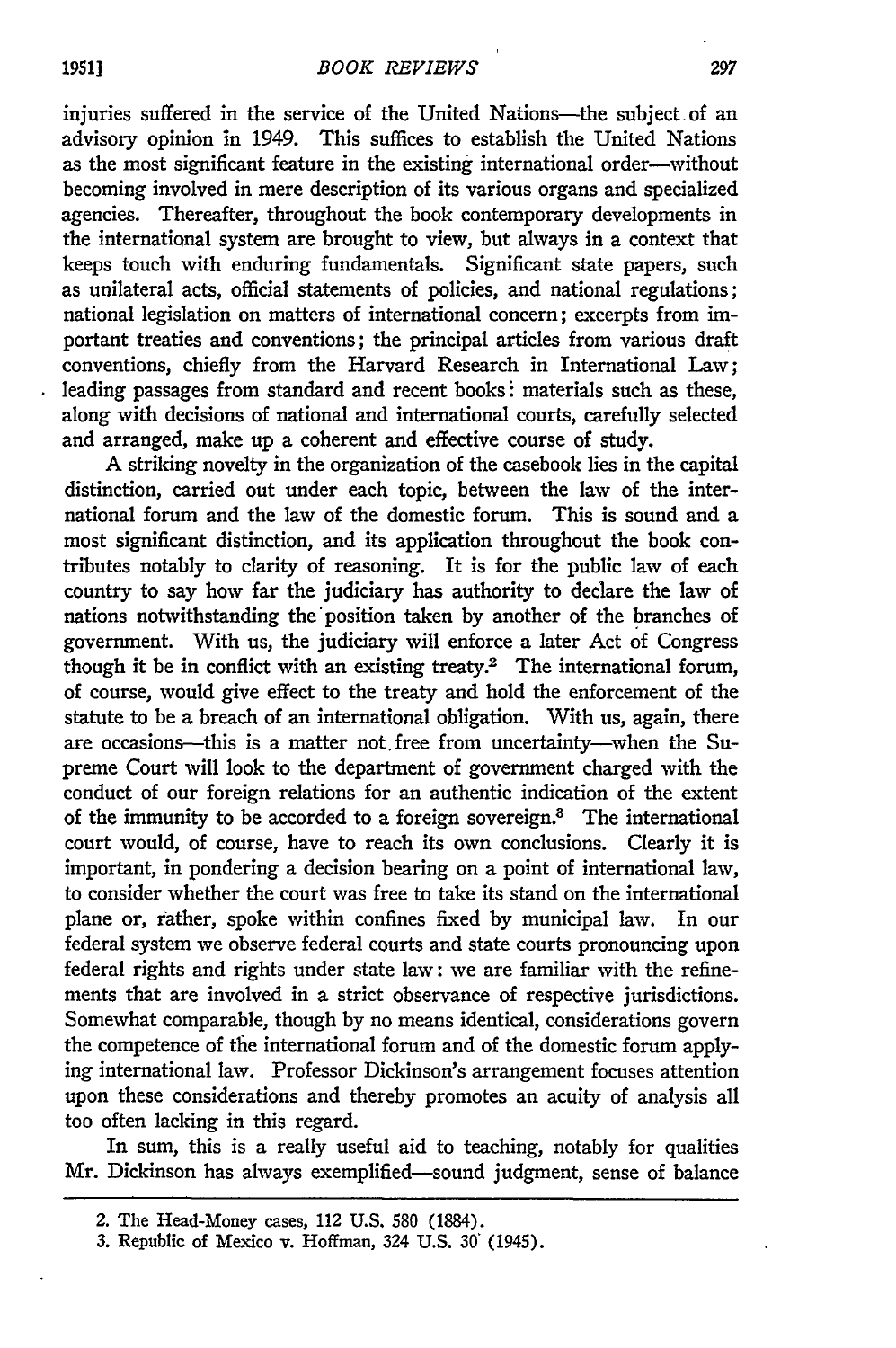and proportion, and a progressive outlook that never loses its grasp on the essential and practical. He has been greatly missed by his friends here in the Bay Area where this review is written, since his departure to the law school where the review is to be published.

*Charles Fairman* t

**CASES AND** MATERIALS **ON CORPORATIONS AND** PARTNERSHIPS. **By** Alexander H. Frey. Little, Brown and Company, Boston, 1951. **Pp.** xxxv, 1404. \$9.00.

Professor Frey's new casebook is an outgrowth of his *Cases and Statutes on Business Associations* (1935), and the volumes are not dissimilar in organization. Frey reaffirms the philosophy of grouping together all materials bearing on each stage in the life of the business enterprise rather than employing legal concepts as the threads on which to string his cases. The fact that this philosophy no longer sharply marks off Frey's volume from its competitors testifies to a growing recognition of the usefulness of this approach, due in part, no doubt, to the influence exerted **by** his 1935 book. Though similar in structure, however, the new book is vastly different from the earlier one in content; almost half of the cases, we are told, did not appear in the earlier work, and a changed tone and emphasis reflects the impact of the New Deal's financial reforms.

The "integration" of the law of partnerships and other unincorporated associations into the corporations course has long been an intriguing aim, and Douglas virtually made it an article of faith of the "functional" approach to law. Frey's goes farther than any other casebook in current use to bracket the partnership with the corporation, but in vast areas of the book the corporation still stands alone. As to the limited partnership, the joint stock company, and the business trust, they are encountered as seldom in the book as in practice. I mention this not to criticize Frey, for he has done as much as seems to me possible to achieve the aim of integration. Rather my point is to question whether an attempt to do more would not be the pursuit of a mirage.

The call for integration was, at least in part, based on a false premise: that incorporated and unincorporated associations are alternative devices among which the enterpriser has a free choice to accomplish similar business ends. In fact, for the large enterprise, only incorporation is feasible, and such important legal problems as voting control, the flotation of securities, and the minority stockholder's suit have no counterpart (in any meaningful sense) in the unincorporated association. Only in the case of the small enterprise do the investors really enjoy a choice of devices, and here the comparison of legal characteristics is quickly made. In point of

t Professor of Law and of Political Science, Stanford University.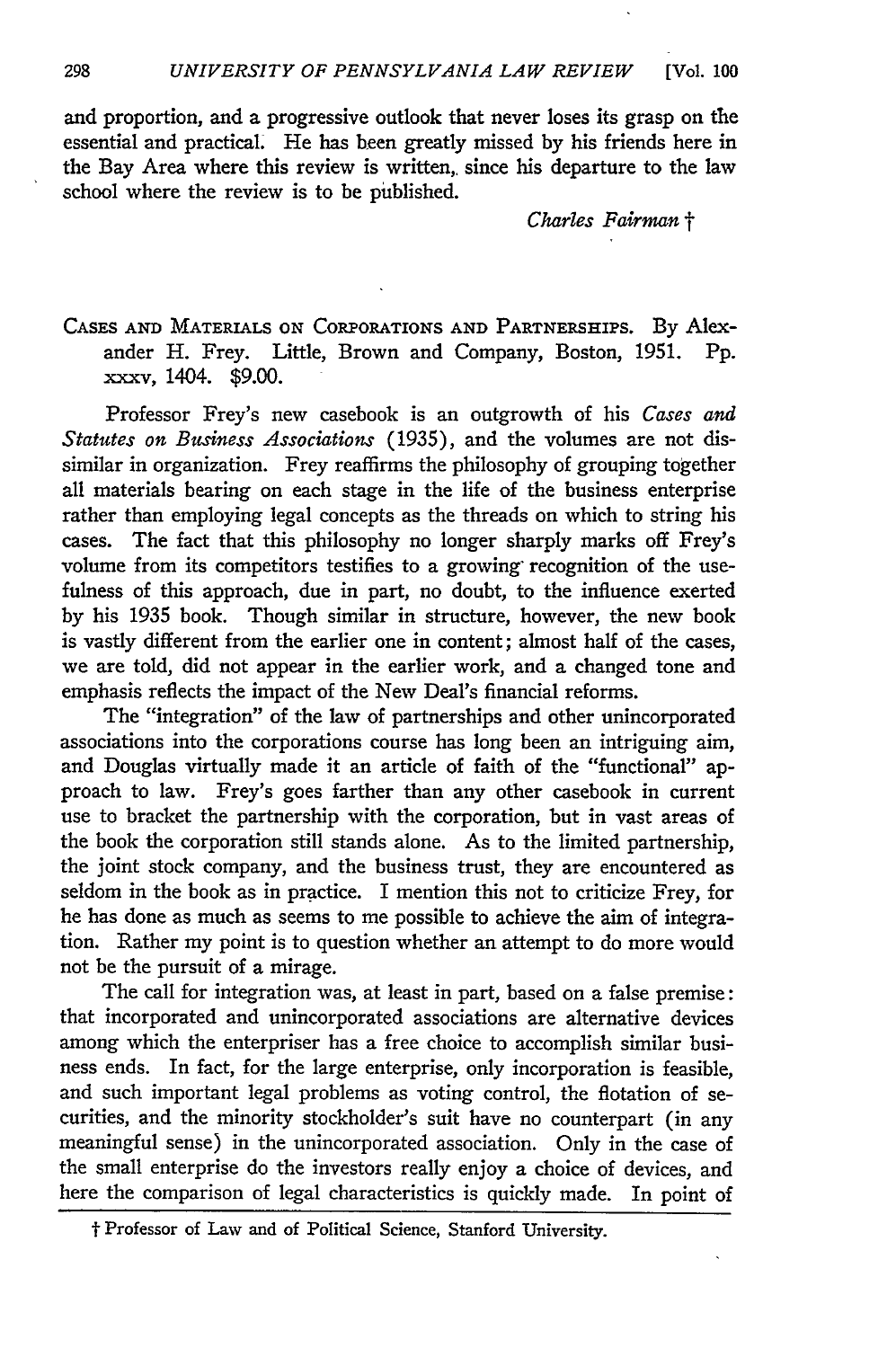fact, choice is likely to be governed these days almost entirely by tax consequences. To the extent that integration was advocated in order to facilitate concentration on the social and economic consequences of modern business, it is even more noteworthy that large-scale business uses the corporate form to the total exclusion of others. I do not suggest that Frey disagrees with these observations, and I do share his conviction that partnership materials should be brought into the corporations course, although it does not seem to me to be a matter of moment whether they are sprinkled through the course or dealt with once and for all at the outset. They are too important to be omitted from the curriculum but not important enough nowadays to warrant a course of their own. In this respect I prefer the Frey book to the Dodd-Baker and Berle-Warren books, both of which use a generic label but are restricted to corporations, and to the Stevens-Larson volume, which gives more, though only a little more, than its title promises. I also like Frey's readiness, when confronted by a plethora of cases, to select one on which to take his stand, instead of giving way to the temptation to use isolated dribs and drabs from many opinions under the pretext that they are being "edited." The publisher also merits commendation for the book's tasteful typography.

Turning to the substance of Frey's book, one finds an emphasis upon such current issues as the stockholders' derivative action, the stockholders' agreement in the closely-held corporation, the fiduciary duty of insiders, and the rights of the minority when fundamental changes are effected. The comments which follow stem from agreement with Frey's aims, emphasis, and organization, and reflect simply the reviewer's wish that he had gone farther in the direction he selected. For example, the treatment of the shareholders' agreement in the closed corporation omits any reference to *Benintendi v. Kenton Hotel,"* and to the statutory change (Section 9 of the New York Stock Corporation Law) that it engendered and that may in time be adopted elsewhere. I should also have liked to see *Home Fire Insurance Co. v. Barber,2* or some other springboard for a discussion of the requirement of contemporaneous ownership in addition to the barebones of the Delaware statute and Federal Equity Rule *27.* The reprint of the SEC's proxy regulations is helpful, though the troublesome legal issues that have followed in the wake of these administrative rules are only touched on in the one case<sup>3</sup> which is reprinted. At the very least, an editor's note with questions would be desirable at this point. The problems posed by *Hall v. Trans-Lux,4* and by *Steinberg v. Adams 5* with respect to the right of management and of successful dissenters to charge proxy solicitation expense to the corporation, are surely worthy of a few pages. On the subject of the stockholder's access to corporate information, the lack of any reference

4. 20 Del. Ch. 78, 171 Atl. 226 (1934).

<sup>1. 294</sup> N.Y. 112, **60** N.E.2d **829** (1945).

<sup>2. 67</sup> Neb. 644, 9 N.W. 1024 (1903).

<sup>3.</sup> SEC v. O'Hara Re-election Committee, 28 F. Supp. **523** (D. Mass. 1939).

**<sup>5.</sup>** Steinberg v. Adams, **90** F. Supp. 604 (S.D. N.Y. 1950).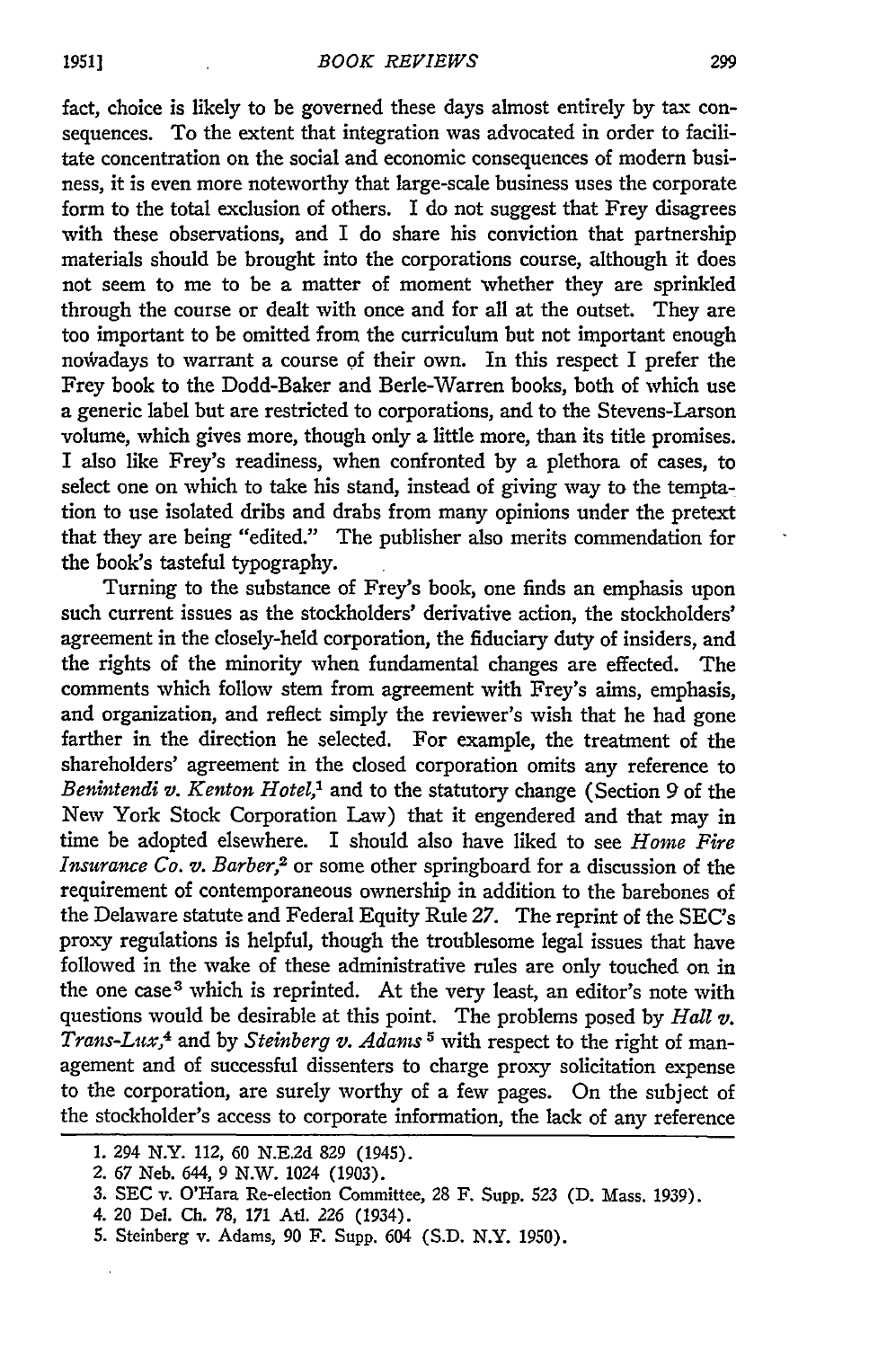to the SEC's requirement of annual reports is also unfortunate. Moreover, by-laws conferring on the directors the right to restrict or prohibit access to the corporation's records are so common that *State v. Penn-Beaver Oil Co.,6* holding such a by-law unenforceable, deserves more than the paragraph it has gotten. The casebook's coverage of the regulation of securities' by the federal government is better, in my opinion, than that of any other book in the field. It does seem to me, however, that the SEC's Rule X-10B-5 does not get anything like the prominence that it promises to have in the law.

My main complaint, then, is that Frey, although properly turning his back on the quarrels of the past (like the *ultra vires* and *de facto* doctrines), has not devoted enough attention to the growing pains of corporate law. No doubt this is partly because these issues have not yet found their way into "leading cases," and more extensive use of text would be required where cases are unavailable. To be sure, the book is already a long one, but I for one would have been content to sacrifice much of the material on the proper parties to actions and on the authority of corporate officers.

In recording these differences of opinion, I cheerfully acknowledge that no one can please everybody and that one who tried to do so would assuredly please no one. Indeed, I am especially sympathetic to the author's lot, having been recently advised by a reviewer to get busy on a second edition of a casebook even before I had received the initial royalties on the first edition. Moreover, the closer a book comes to the reviewer's ideal, the greater the regret that it falls short in any respect. Frey's is an excellent book, and the materials are ample enough to allow a gogd deal of tailoring to suit the individual taste and need.

*Boris I. Bittker* t

DESTINATION UNKNOWN: FIrTY YEARS OF LABOR RELATIONS. By Walter Gordon Merritt. Prentice-Hall, Inc., New York, 1951. Pp. x, 454. \$5.65.

Looking back over half a century of labor conflict in the United States, Merritt recounts his legal battles against the secondary boycott which had been carried on by the Hatters, the Carpenters, the Stonecutters and the Teamsters, as well as his experiences in the building service industry in New York City and in the anthracite coal fields of Pennsylvania. Drawing upon his long career, he sets down his views and opinions concerning labor unions and the various legislative experiments in government controls under such prejudicial chapter headings as "Union Security and Individual Lib-

**<sup>6.</sup>** 34 Del. 81, 143 Atl. 257 (1926)

<sup>-</sup>Professor of Law, Yale University Law School.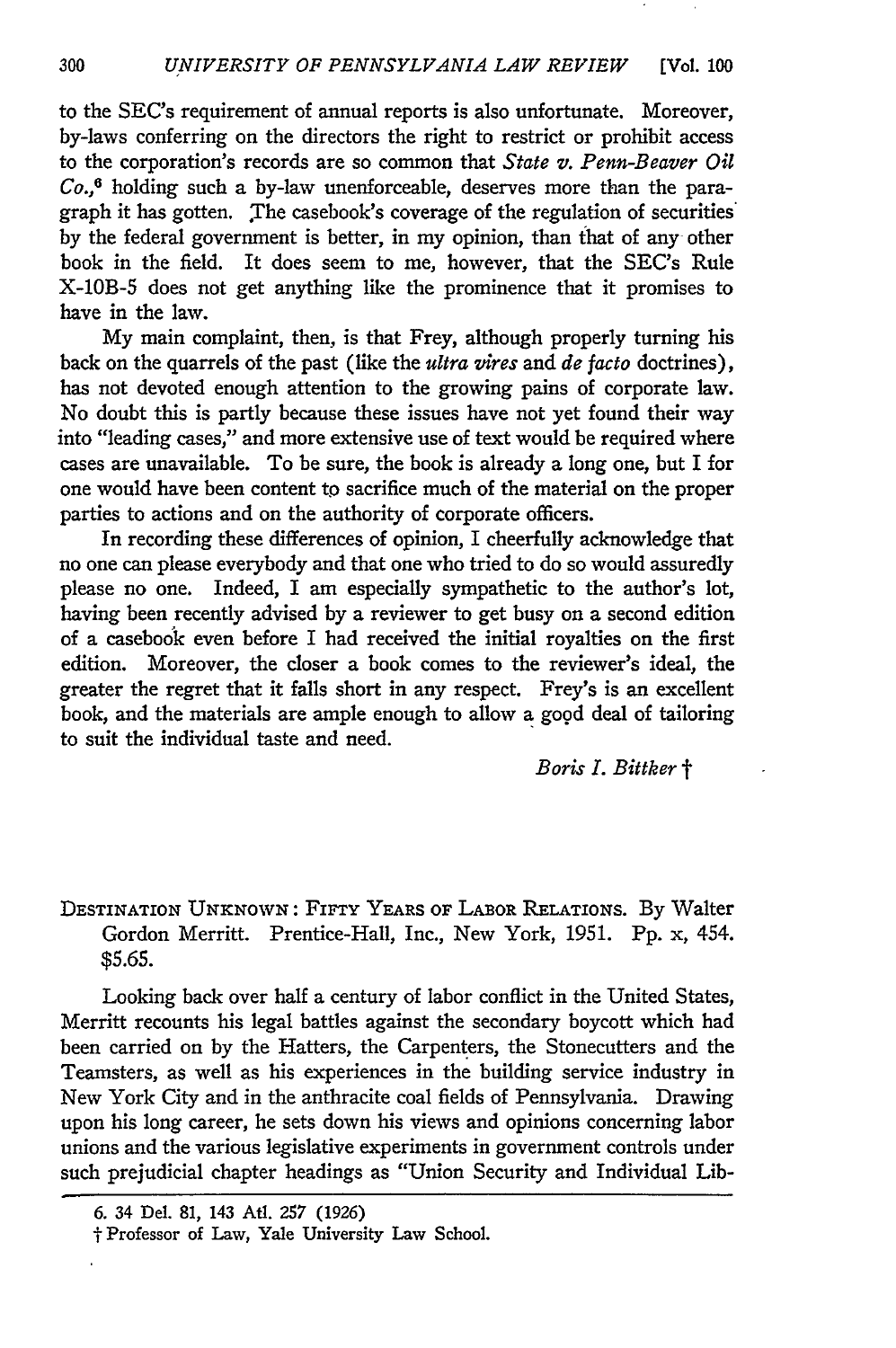erty," "Waves of Violence," "Liberties Bartered for Basic Needs," "Onward March of Collective Bargaining," "Call to Battle," "Injunction Phobia" and "Collective Bargaining or Class Conflict."

Viewing the current scene in thé light of the development of the law over the past 50 years, Merritt writes an epitaph over the workers' individual liberty. As a realist he turns his full attention to the collectivity, the labor union, in this age of big busineess, big unions and big government. Little, if any, mention is made of the impact on the lives of the workers by the growing concentration of economic power in an ever narrowing circle of big business; nor does he relate this economic phenomenon to the objectives and activities of labor unions; nor does he concern himself with the forces from which labor unions derive their dynamism. A considerable portion of the book is devoted to an exposition of "confusion" in the development of the law as it sought to apply doctrines of individualism to an era of collectivism.

Ostensibly this book was written for the purpose of uncovering the historic roots of the important issues in the current controversy over the Taft-Hartley Act. As one proceeds through the book it becomes increasingly clear that there is a governing bias, stemming no doubt from Merritt's early experiences in Danbury, Connecticut, when his father fought the Hatters' Union in combination with other manufacturers who adhered to the open shop. The underlying purpose of the book is to arouse and intensify fear of labor unions in the public mind so that the enactment of more stringent labor restraints against unions than those set forth in the Taft-Hartley Act will be acceptable. Though outwardly professing an abiding faith in labor unions, he attributes to them characteristics that are so anti-social and so contrary to our conceptions of democracy and the free enterprise system that one can only wonder upon what grounds Merritt sustains his faith. His presentation of the labor movement in America will not make many converts to his faith in labor unions.

In his view the labor union is a collectivity which has devoured individualism; the only shred of individual liberty left to the worker is the questionable right to speak in the union hall. As Merritt sees it, the worker has forfeited his liberty to a mass into which the labor leader injects hatred of the employer class. Having written the epitaph over the grave of individualism, Merritt explores current labor relations legislation adopted by the States as well as by the Federal Government with a view toward suggesting methods to compel these collectivities to submit to the social will.

Labor unions are committed to the principle that basic needs require abandonment of individual liberty, he declares. Though they may be a great force to assure stability and efficiency in production, they are also the greatest threat to our democracy and the free enterprise system. The greatest internal threat of our day, he says, is "labor's facilities for disturbing the democratic process by disorder, violence and economic prostration." Changing his emphasis, he declares at another point in his long, ambivalent

 $\bullet$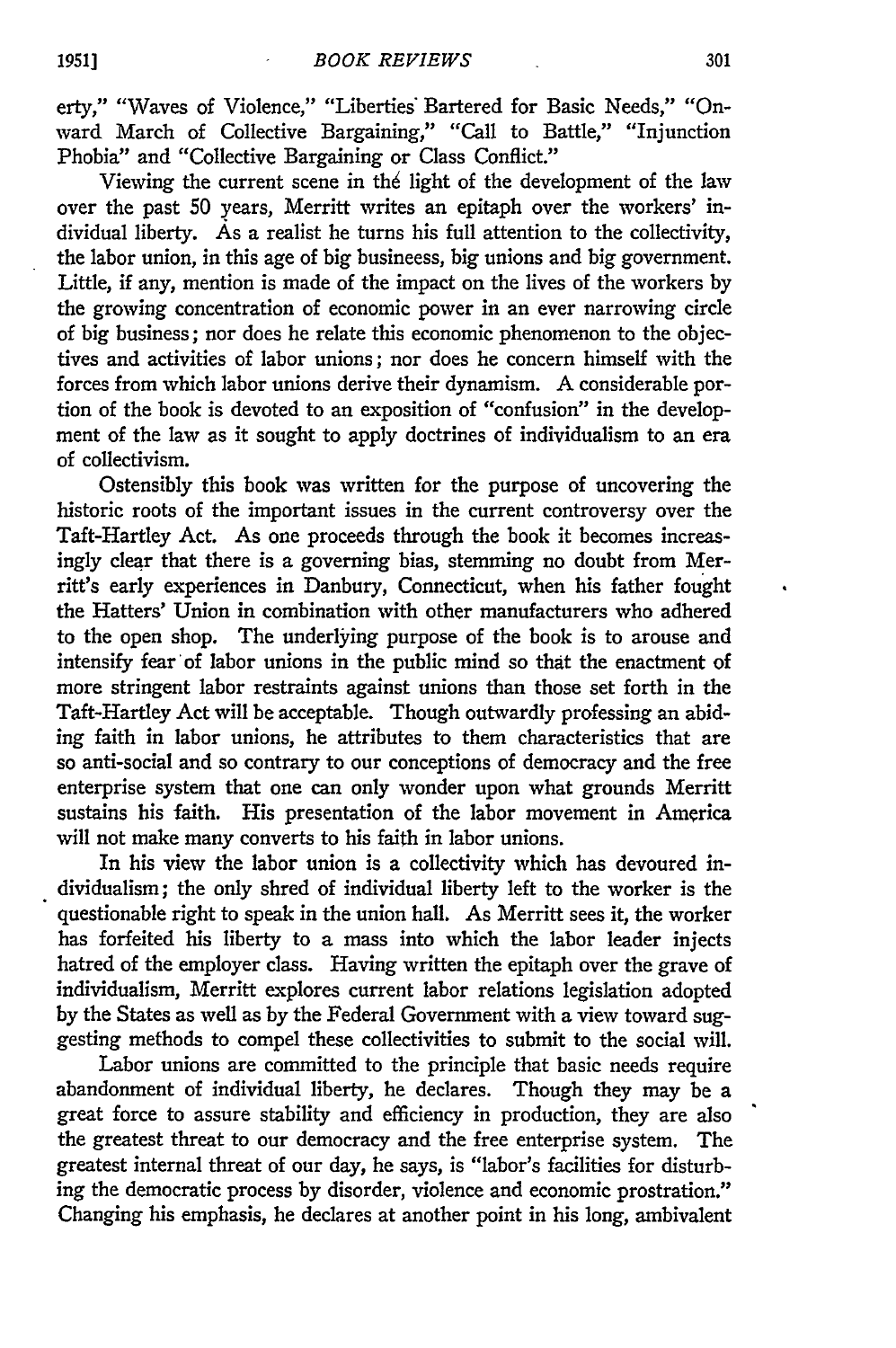and repetitious book, that society is dependent upon management, the "creative or creditor class," and that the real danger to our society stems from the propoganda of union leaders who refrain from extolling the virtues and contributions of the "creative class." "The absence of such praise in union literature and union utterances and the constant reference to the employers as a common enemy and as plunderers and deceivers are above almost any other factors the greatest dangers to our system of free enterprise." This is hardly consistent with the conclusions of political scientists and social psychologists who maintain that nations abandon free enterprise and democracy because of the deterioration of the economic system.

His book has many strange and revealing outbursts. Probably personal pique growing out of his experiences in the past, when he engaged in hand-to-hand combat with labor during strikes, accounts for this statement: "If the great body of union members believe that employers are enemies both of the workers and society and that our miraculous war production was merely the result of the patriotism of the workers, there would seem to be no basis for an appeal to treat them fairly, or even to tolerate their existence."

Dividing our society into the "creative class" and the "working class," Merritt says that collective bargaining is one aspect of the class struggle. Despite the facts, he seeks to establish an identity between unionism, socialim and communism. He declares that "the labor movement in the United States, the socialist program of the Labor Party in England and the dictatorship of the proletariat are all born of the emotional force to achieve a greater degree of equalitarianism. The longing is for human welfare and human happiness, not merely economic but spiritual; but dangers lurk in the pursuit of these ideals." Merritt deplores this drive as destructive of initiative and ability and suggests that this forges another link between labor unions and communism.

Fear of labor unions and labor leaders is the strongest current running through this book. As he sees it, labor leaders are stirring up the baser instincts in man and unleashing dark forces of destruction. Labor unions are given to violence. They seek industry-wide patterns which hold producers in a vise and thus achieve power to enforce their demands even against the government. Violation of contract, waves of violence and defiance of law and government are for him the stigmata of the labor union. Going back to the days of the I. W. W. and quoting from current union literature he discerns a stream of radicalism running through the labor movement. Whereas heretofore unions merely threatened the security of the employer, now they threaten society itself. For Merritt, the issue is drawn between collective bargaining and class conflict.

This development, he thinks, is due to a false sentimentality for labor, abandonment of fortitude and surrender by public officials in the face of privations during strikes. But more importantly, it is due to the opening of the gates by the judiciary to a more direct democracy in which "public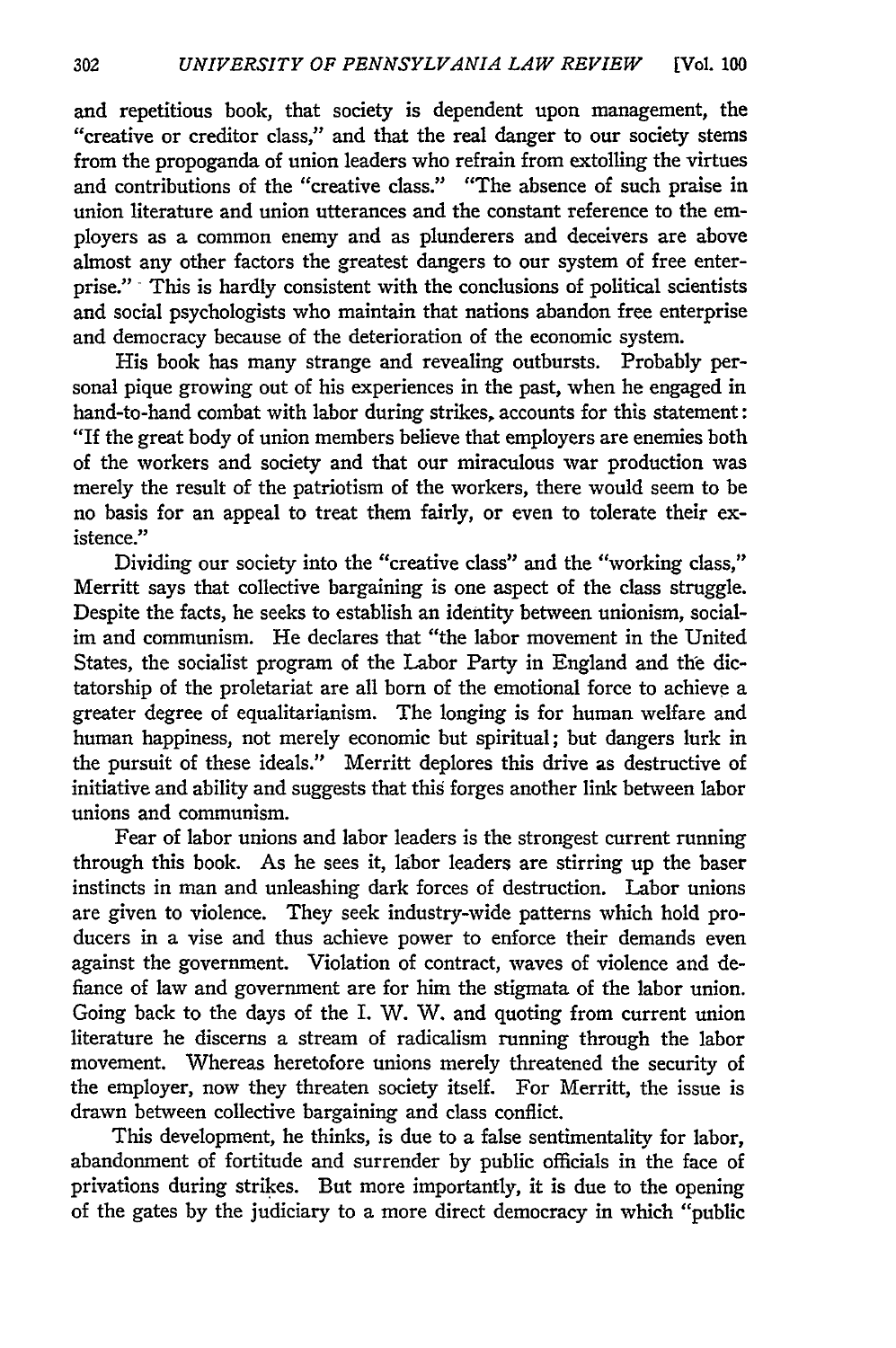officials promptly respond to the will of the voters and we desert policies which develop responsibility and self-reliance among industrial workers."

He reads history through the apertures of the law. For him the Norris-LaGuardia.Act, which restricted the power of the federal courts to grant injunctions in labor cases, marked the beginning of the era of class conflict. The Wagner Act, he believes, emphasized class conflict instead of cooperation between the two contending classes and imposed a kind of compulsory wedlock between them. The 30's were the years when "public opinion and the statutes lured them [unions] down the wrong trail." The Taft-Hartley Act, he says, did not grow out of the grapes of wrath but "flowered from fear" of labor unions because of the strikes of 1936 and 1946. It is probably irrelevant to his purposes to correlate these strikes with the depression of the early 30's and the economic readjustments following the end of World War II.

Conceiving labor unions as partaking of the nature of both a spoiled child and an anti-social giant, he advises that society should ignore the protests of labor against stringent restraints as one would ignore the protests of a spoiled child badly in need of discipline. Society, he counsels, must proceed with courage to administer strong remedies. Society must endure privations while it establishes its capacity for self-defense.

The remedies he proposes are directed toward curbing violence, restricting strikes by limiting their objectives, enforcing responsibility by the adoption of the rule of union liability announced by Judge Goldsborough in the government's case against John L. Lewis and the United Mine Workers, by prohibiting industry-wide stoppages in coal and **by** illegalizing strikes in railroads, utilities and other industries where rates are fixed by government agencies. These remedies do not exhaust his whole catalogue but serve to illustrate his proposals. In those industries like utilities and railroads where rates are fixed by the Interstate Commerce Commission he would vest in that body the power to fix wages, which duty they would perform in a routine fashion. He assumes then that the trains would run on time.

The coal industry receives special attention. Here he would disestablish industry-wide bargaining by legally prescribing agreements covering not more than 25% of the industry for a term of three years with staggered termination dates. He believes that this drastic measure could be safely instituted as a political matter because public opinion has no sympathy for the truculence of John L. Lewis. Moreover, he points out craftily, the United Mine Workers Union has demonstrated its capacity to control its members and has millions in its treasury. He would not apply the same treatment to other industries. Pursuing a policy of caution, or as he calls it, the "case by case approach," he advises that we await further developments in the steel industry before we consider applying to it the remedy he has proposed for coal. He does not explore the probable effects of such action either upon the workers involved or upon our society. Nor